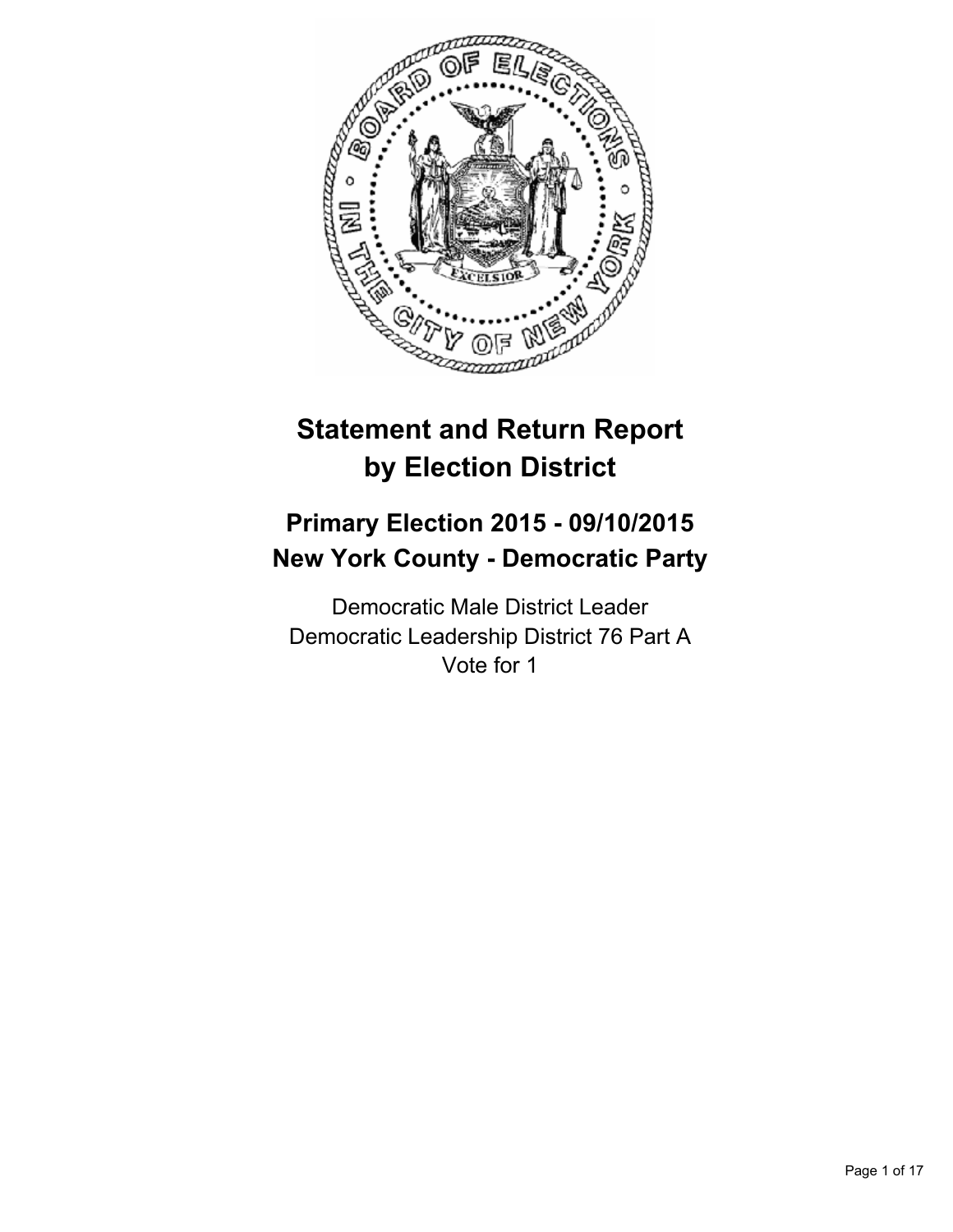

| PUBLIC COUNTER                                           | 8 |
|----------------------------------------------------------|---|
| ABSENTEE/MILITARY                                        |   |
| AFFIDAVIT                                                | 0 |
| Total Ballots                                            | 9 |
| Less - Inapplicable Federal/Special Presidential Ballots | 0 |
| <b>Total Applicable Ballots</b>                          | 9 |
| JOHN HALEBIAN                                            | 3 |
| STEVEN S. GOLDBERG                                       | 4 |
| <b>MIKE DILLON</b>                                       | 2 |
| Total Votes                                              | 9 |
|                                                          |   |

#### **002/76**

| PUBLIC COUNTER                                           | 26                |
|----------------------------------------------------------|-------------------|
| ABSENTEE/MILITARY                                        | 2                 |
| AFFIDAVIT                                                | 0                 |
| Total Ballots                                            | 28                |
| Less - Inapplicable Federal/Special Presidential Ballots | 0                 |
| <b>Total Applicable Ballots</b>                          | 28                |
| JOHN HALEBIAN                                            | $12 \overline{ }$ |
| STEVEN S. GOLDBERG                                       | 8                 |
| MIKE DILLON                                              | 7                 |
| <b>Total Votes</b>                                       | 27                |
| Unrecorded                                               |                   |
|                                                          |                   |

| PUBLIC COUNTER                                           | 10       |
|----------------------------------------------------------|----------|
| ABSENTEE/MILITARY                                        | 3        |
| <b>AFFIDAVIT</b>                                         | $\Omega$ |
| <b>Total Ballots</b>                                     | 13       |
| Less - Inapplicable Federal/Special Presidential Ballots | 0        |
| <b>Total Applicable Ballots</b>                          | 13       |
| <b>JOHN HALEBIAN</b>                                     |          |
| STEVEN S. GOLDBERG                                       | 2        |
| <b>MIKE DILLON</b>                                       | 4        |
| <b>Total Votes</b>                                       | 13       |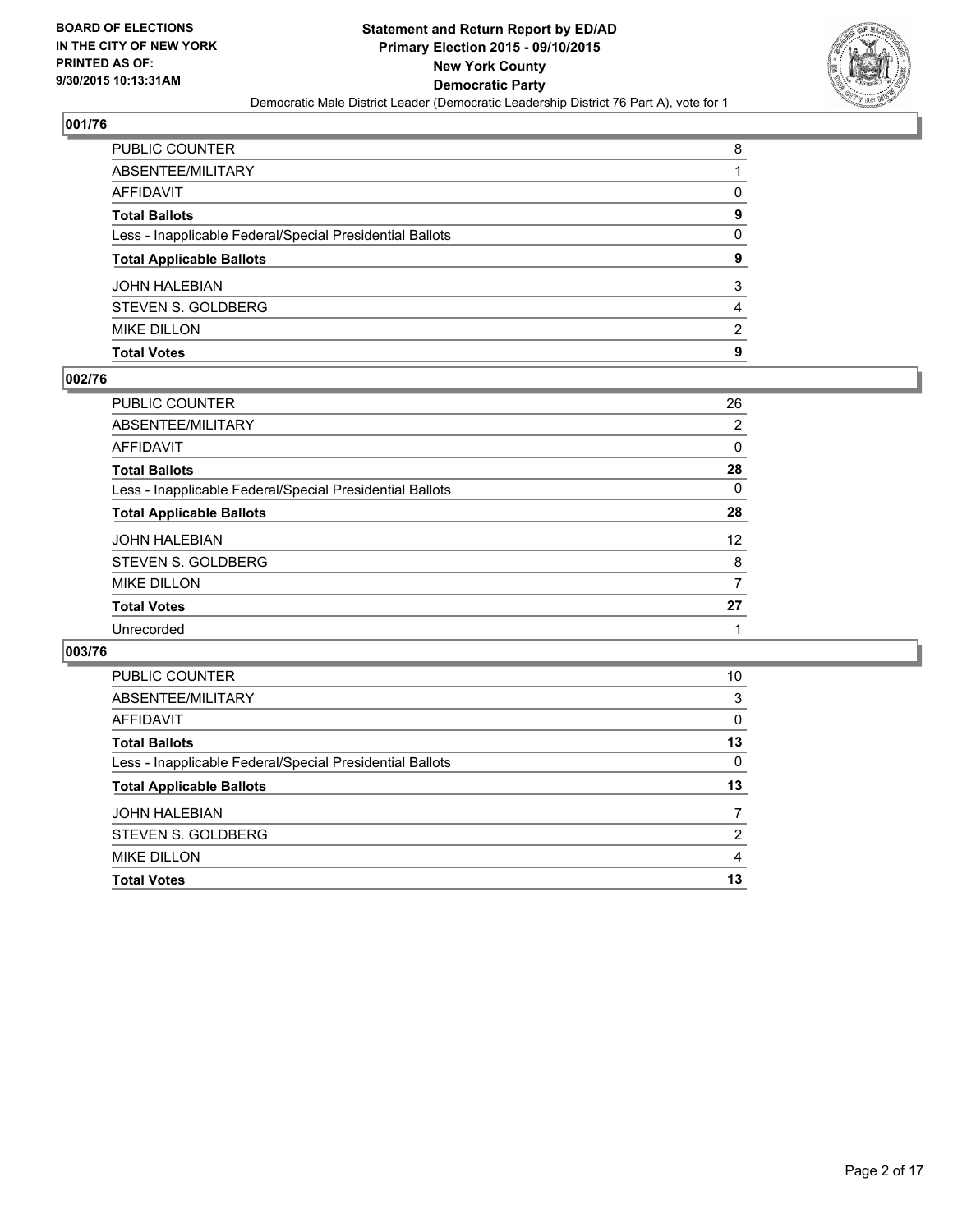

| PUBLIC COUNTER                                           | 11             |
|----------------------------------------------------------|----------------|
| ABSENTEE/MILITARY                                        | 2              |
| AFFIDAVIT                                                | 0              |
| Total Ballots                                            | 13             |
| Less - Inapplicable Federal/Special Presidential Ballots | 0              |
| <b>Total Applicable Ballots</b>                          | 13             |
| JOHN HALEBIAN                                            | $\overline{2}$ |
| STEVEN S. GOLDBERG                                       | 7              |
| <b>MIKE DILLON</b>                                       | 2              |
| <b>Total Votes</b>                                       | 11             |
| Unrecorded                                               | $\overline{2}$ |

#### **005/76**

| PUBLIC COUNTER                                           | 12 <sup>°</sup> |
|----------------------------------------------------------|-----------------|
| ABSENTEE/MILITARY                                        | $\Omega$        |
| <b>AFFIDAVIT</b>                                         | 0               |
| <b>Total Ballots</b>                                     | 12              |
| Less - Inapplicable Federal/Special Presidential Ballots | $\Omega$        |
| <b>Total Applicable Ballots</b>                          | $12 \,$         |
| <b>JOHN HALEBIAN</b>                                     | 4               |
| STEVEN S. GOLDBERG                                       | 0               |
| <b>MIKE DILLON</b>                                       | 7               |
| <b>Total Votes</b>                                       | 11              |
| Unrecorded                                               |                 |
|                                                          |                 |

| <b>PUBLIC COUNTER</b>                                    | 10 |
|----------------------------------------------------------|----|
| ABSENTEE/MILITARY                                        | 0  |
| AFFIDAVIT                                                | 0  |
| <b>Total Ballots</b>                                     | 10 |
| Less - Inapplicable Federal/Special Presidential Ballots | 0  |
| <b>Total Applicable Ballots</b>                          | 10 |
| <b>JOHN HALEBIAN</b>                                     | 5  |
|                                                          |    |
| STEVEN S. GOLDBERG                                       | 2  |
| <b>MIKE DILLON</b>                                       | 3  |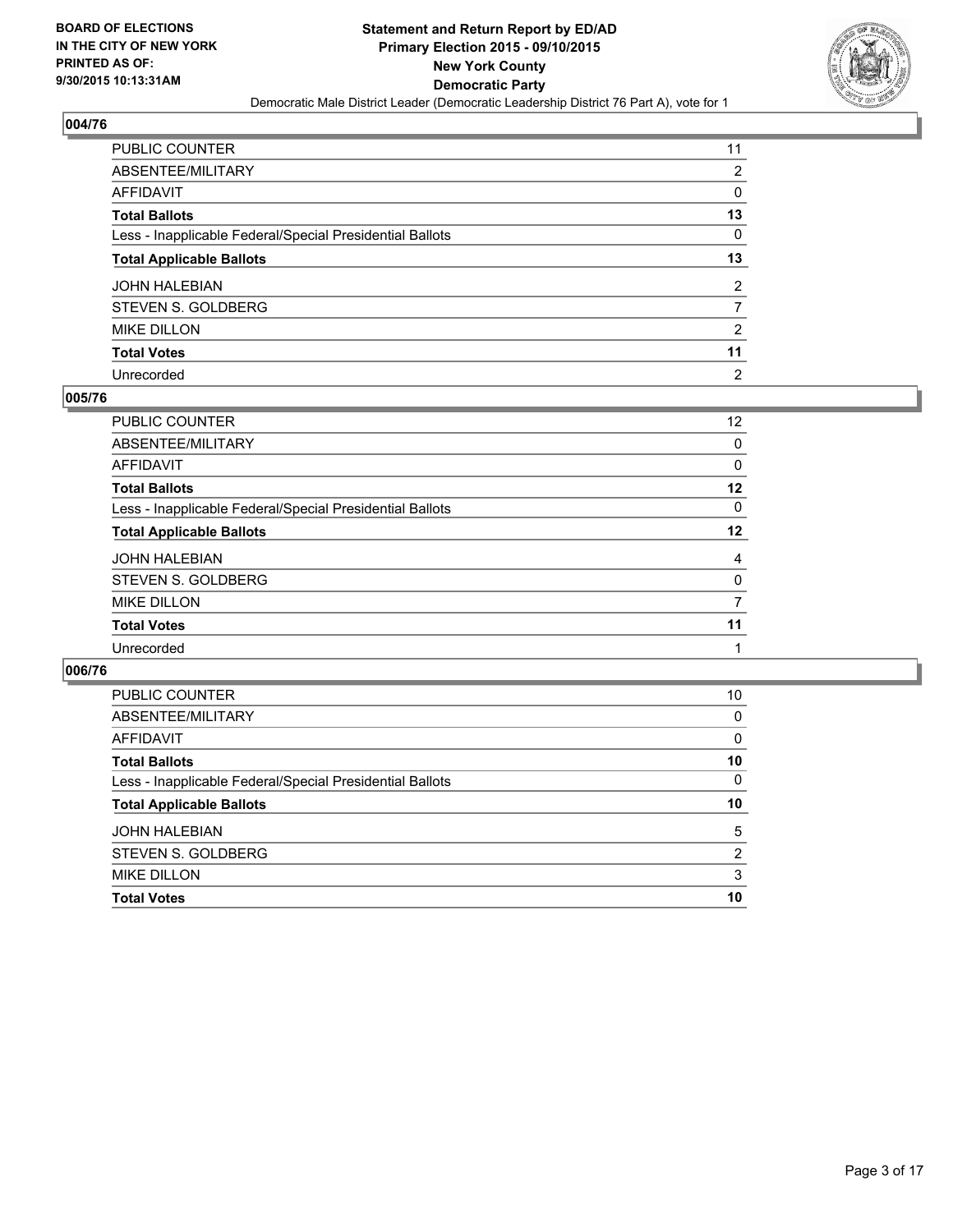

| PUBLIC COUNTER                                           | 21               |
|----------------------------------------------------------|------------------|
| ABSENTEE/MILITARY                                        |                  |
| AFFIDAVIT                                                | 0                |
| Total Ballots                                            | 22               |
| Less - Inapplicable Federal/Special Presidential Ballots | 0                |
| <b>Total Applicable Ballots</b>                          | $22\phantom{.0}$ |
| JOHN HALEBIAN                                            | 8                |
| STEVEN S. GOLDBERG                                       | 3                |
| MIKE DILLON                                              | 10               |
| <b>Total Votes</b>                                       | 21               |
| Unrecorded                                               |                  |

#### **008/76**

| <b>Total Votes</b>                                       | 4 |
|----------------------------------------------------------|---|
| <b>MIKE DILLON</b>                                       | 2 |
| STEVEN S. GOLDBERG                                       |   |
| <b>JOHN HALEBIAN</b>                                     |   |
| <b>Total Applicable Ballots</b>                          | 4 |
| Less - Inapplicable Federal/Special Presidential Ballots | 0 |
| <b>Total Ballots</b>                                     | 4 |
| AFFIDAVIT                                                | 0 |
| ABSENTEE/MILITARY                                        |   |
| <b>PUBLIC COUNTER</b>                                    | 3 |
|                                                          |   |

| <b>PUBLIC COUNTER</b>                                    | 17             |
|----------------------------------------------------------|----------------|
| ABSENTEE/MILITARY                                        | 2              |
| <b>AFFIDAVIT</b>                                         | 0              |
| <b>Total Ballots</b>                                     | 19             |
| Less - Inapplicable Federal/Special Presidential Ballots | 0              |
|                                                          |                |
| <b>Total Applicable Ballots</b>                          | 19             |
| <b>JOHN HALEBIAN</b>                                     | 11             |
| STEVEN S. GOLDBERG                                       | $\overline{2}$ |
| <b>MIKE DILLON</b>                                       | 6              |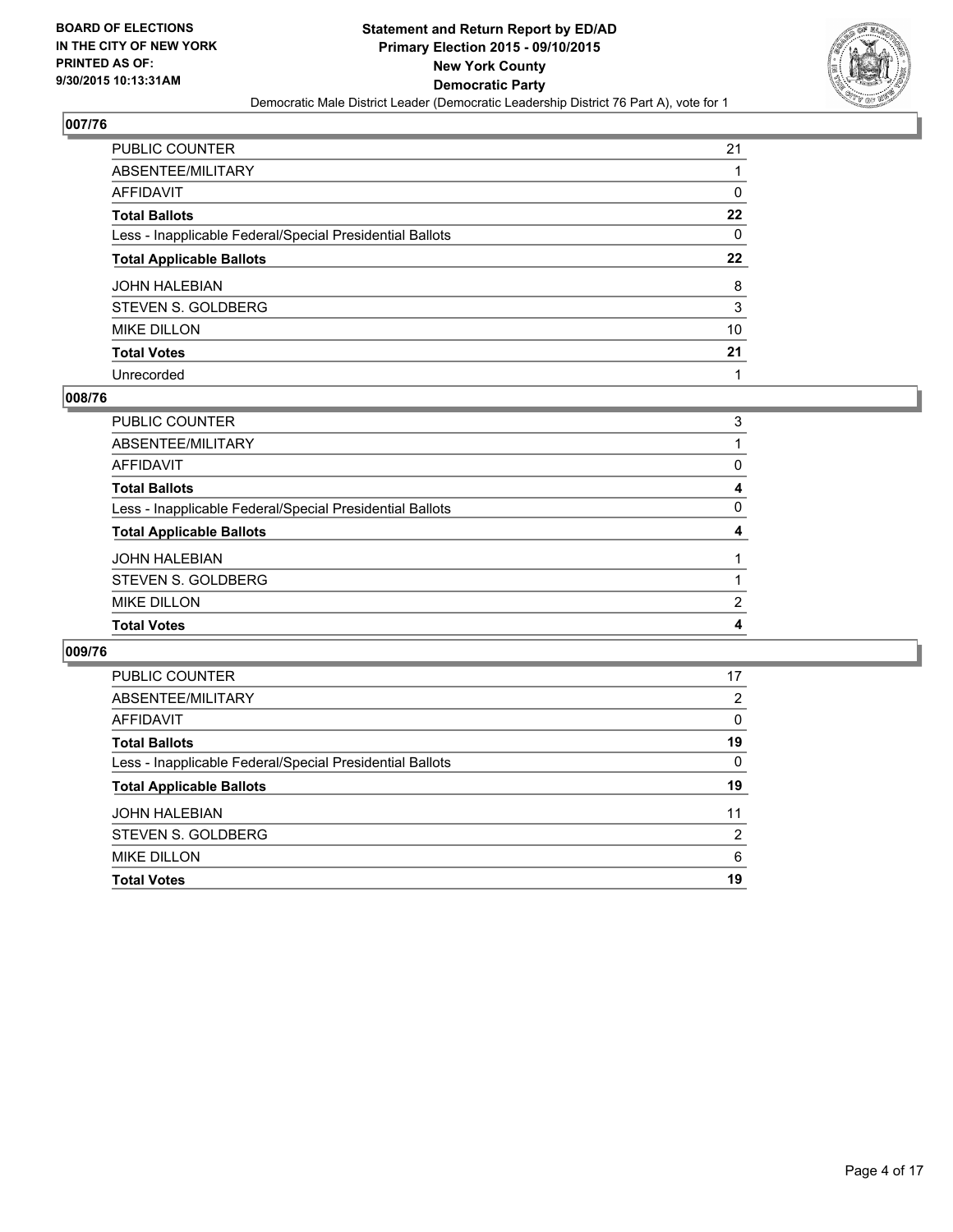

| PUBLIC COUNTER                                           | 19 |
|----------------------------------------------------------|----|
| ABSENTEE/MILITARY                                        |    |
| AFFIDAVIT                                                | 0  |
| Total Ballots                                            | 20 |
| Less - Inapplicable Federal/Special Presidential Ballots | 0  |
| <b>Total Applicable Ballots</b>                          | 20 |
| JOHN HALEBIAN                                            | 11 |
| STEVEN S. GOLDBERG                                       | 2  |
| <b>MIKE DILLON</b>                                       | 6  |
| <b>Total Votes</b>                                       | 19 |
| Unrecorded                                               |    |

#### **011/76**

| PUBLIC COUNTER                                           |   |
|----------------------------------------------------------|---|
| ABSENTEE/MILITARY                                        | 2 |
| <b>AFFIDAVIT</b>                                         | 0 |
| <b>Total Ballots</b>                                     | 9 |
| Less - Inapplicable Federal/Special Presidential Ballots | 0 |
| <b>Total Applicable Ballots</b>                          | 9 |
| <b>JOHN HALEBIAN</b>                                     | 4 |
| STEVEN S. GOLDBERG                                       |   |
| <b>MIKE DILLON</b>                                       | 2 |
| <b>Total Votes</b>                                       | 7 |
| Unrecorded                                               | 2 |
|                                                          |   |

| <b>PUBLIC COUNTER</b>                                    | 14 |
|----------------------------------------------------------|----|
| ABSENTEE/MILITARY                                        |    |
| <b>AFFIDAVIT</b>                                         | 0  |
| <b>Total Ballots</b>                                     | 15 |
| Less - Inapplicable Federal/Special Presidential Ballots | 0  |
| <b>Total Applicable Ballots</b>                          | 15 |
| <b>JOHN HALEBIAN</b>                                     | 4  |
| STEVEN S. GOLDBERG                                       | 4  |
| <b>MIKE DILLON</b>                                       | 4  |
| <b>Total Votes</b>                                       | 12 |
| Unrecorded                                               | 3  |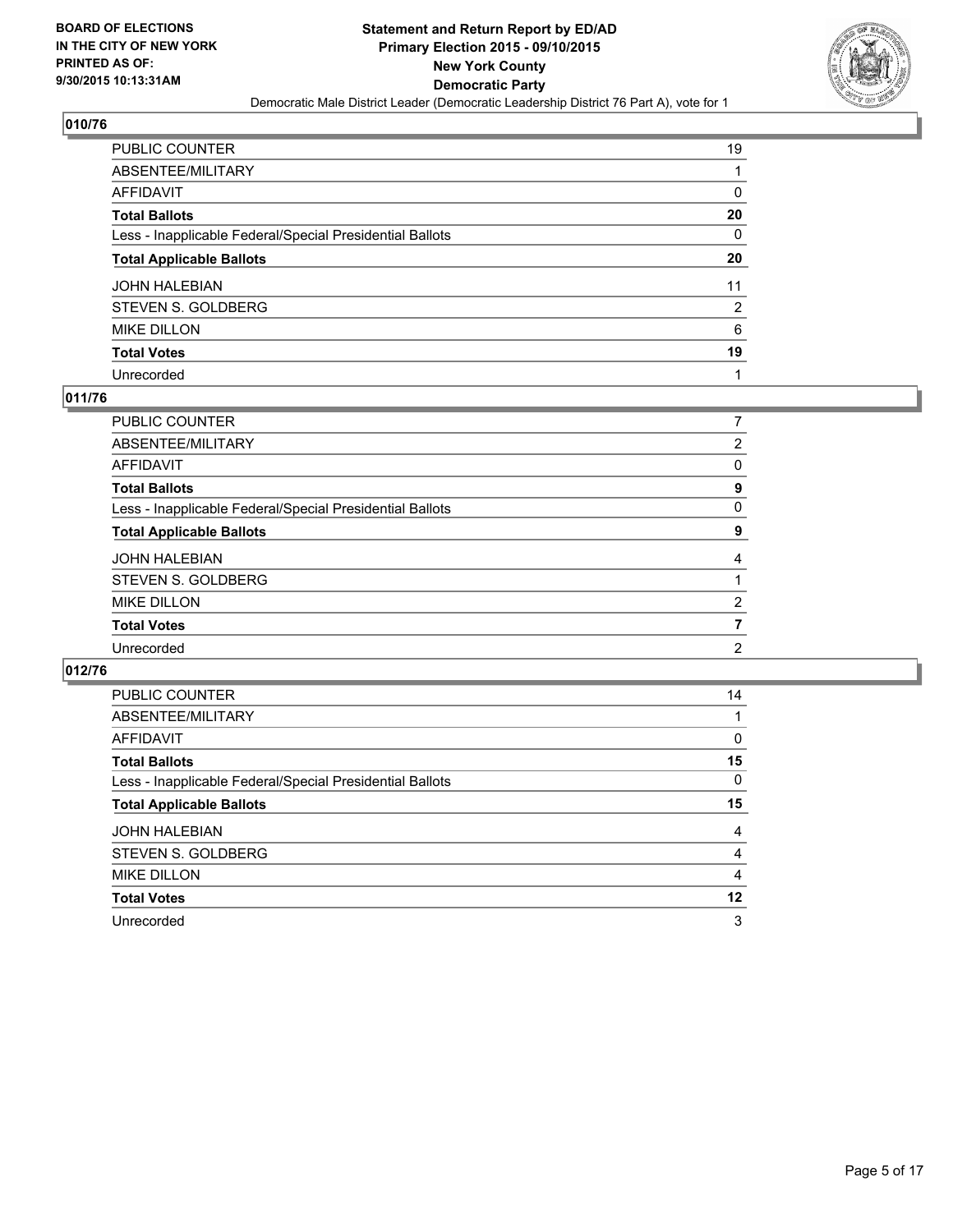

| PUBLIC COUNTER                                           | 15 |
|----------------------------------------------------------|----|
| ABSENTEE/MILITARY                                        | 3  |
| AFFIDAVIT                                                | 0  |
| Total Ballots                                            | 18 |
| Less - Inapplicable Federal/Special Presidential Ballots | 0  |
| <b>Total Applicable Ballots</b>                          | 18 |
| JOHN HALEBIAN                                            | 3  |
| STEVEN S. GOLDBERG                                       | 5  |
| MIKE DILLON                                              | 9  |
| Total Votes                                              | 17 |
| Unrecorded                                               |    |

#### **014/76**

| <b>PUBLIC COUNTER</b>                                    | 11       |
|----------------------------------------------------------|----------|
|                                                          |          |
| ABSENTEE/MILITARY                                        | 0        |
| <b>AFFIDAVIT</b>                                         |          |
| <b>Total Ballots</b>                                     | 12       |
| Less - Inapplicable Federal/Special Presidential Ballots | $\Omega$ |
| <b>Total Applicable Ballots</b>                          | $12 \,$  |
| <b>JOHN HALEBIAN</b>                                     | 7        |
| STEVEN S. GOLDBERG                                       | 2        |
| <b>MIKE DILLON</b>                                       | 3        |
| <b>Total Votes</b>                                       | 12       |
|                                                          |          |

## **015/76**

| <b>Total Votes</b>                                       | 6 |
|----------------------------------------------------------|---|
| <b>MIKE DILLON</b>                                       | 2 |
| STEVEN S. GOLDBERG                                       |   |
| <b>JOHN HALEBIAN</b>                                     | 3 |
| <b>Total Applicable Ballots</b>                          | 6 |
| Less - Inapplicable Federal/Special Presidential Ballots | 0 |
| <b>Total Ballots</b>                                     | 6 |
| <b>AFFIDAVIT</b>                                         | 0 |
| ABSENTEE/MILITARY                                        | 0 |
| PUBLIC COUNTER                                           | 6 |

| <b>Total Votes</b>                                       | 29 |
|----------------------------------------------------------|----|
| <b>MIKE DILLON</b>                                       | 10 |
| STEVEN S. GOLDBERG                                       | 2  |
| <b>JOHN HALEBIAN</b>                                     | 17 |
| <b>Total Applicable Ballots</b>                          | 29 |
| Less - Inapplicable Federal/Special Presidential Ballots | 0  |
| <b>Total Ballots</b>                                     | 29 |
| AFFIDAVIT                                                | 0  |
| ABSENTEE/MILITARY                                        | 0  |
| PUBLIC COUNTER                                           | 29 |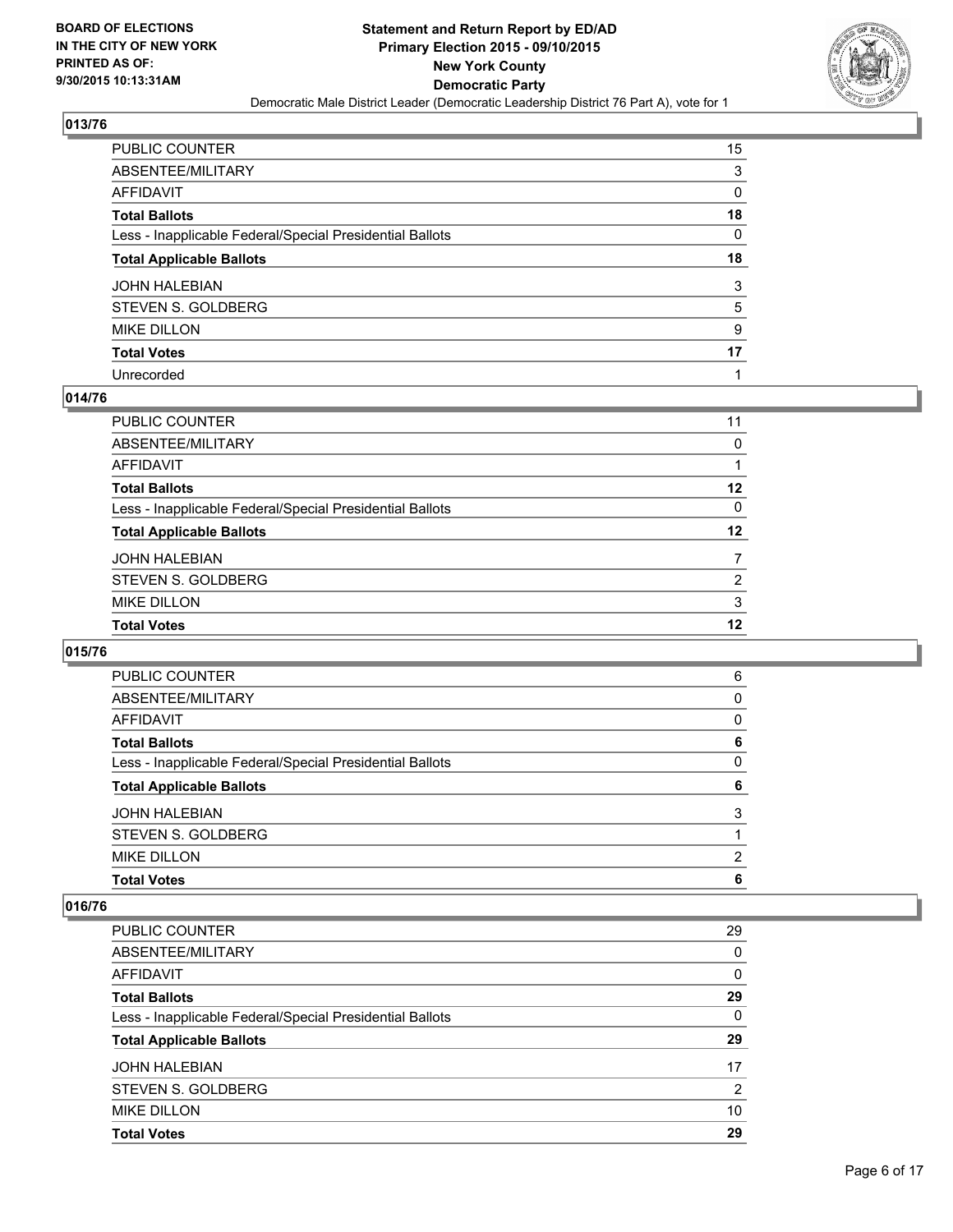

| PUBLIC COUNTER                                           | 36 |
|----------------------------------------------------------|----|
| ABSENTEE/MILITARY                                        | 0  |
| AFFIDAVIT                                                | 1  |
| Total Ballots                                            | 37 |
| Less - Inapplicable Federal/Special Presidential Ballots | 0  |
| <b>Total Applicable Ballots</b>                          | 37 |
| JOHN HALEBIAN                                            | 16 |
| STEVEN S. GOLDBERG                                       | 8  |
| <b>MIKE DILLON</b>                                       | 9  |
| <b>Total Votes</b>                                       | 33 |
| Unrecorded                                               | 4  |

#### **018/76**

| <b>Total Votes</b>                                       |          |
|----------------------------------------------------------|----------|
| <b>MIKE DILLON</b>                                       |          |
| STEVEN S. GOLDBERG                                       |          |
| <b>JOHN HALEBIAN</b>                                     | 5        |
| <b>Total Applicable Ballots</b>                          |          |
| Less - Inapplicable Federal/Special Presidential Ballots | $\Omega$ |
| <b>Total Ballots</b>                                     |          |
| <b>AFFIDAVIT</b>                                         | 0        |
| ABSENTEE/MILITARY                                        | 0        |
| PUBLIC COUNTER                                           |          |
|                                                          |          |

| PUBLIC COUNTER                                           | 16 |
|----------------------------------------------------------|----|
| ABSENTEE/MILITARY                                        | 6  |
| <b>AFFIDAVIT</b>                                         | 0  |
| <b>Total Ballots</b>                                     | 22 |
| Less - Inapplicable Federal/Special Presidential Ballots | 0  |
| <b>Total Applicable Ballots</b>                          | 22 |
| <b>JOHN HALEBIAN</b>                                     | 12 |
| STEVEN S. GOLDBERG                                       | 3  |
| <b>MIKE DILLON</b>                                       | 6  |
| <b>Total Votes</b>                                       | 21 |
| Unrecorded                                               |    |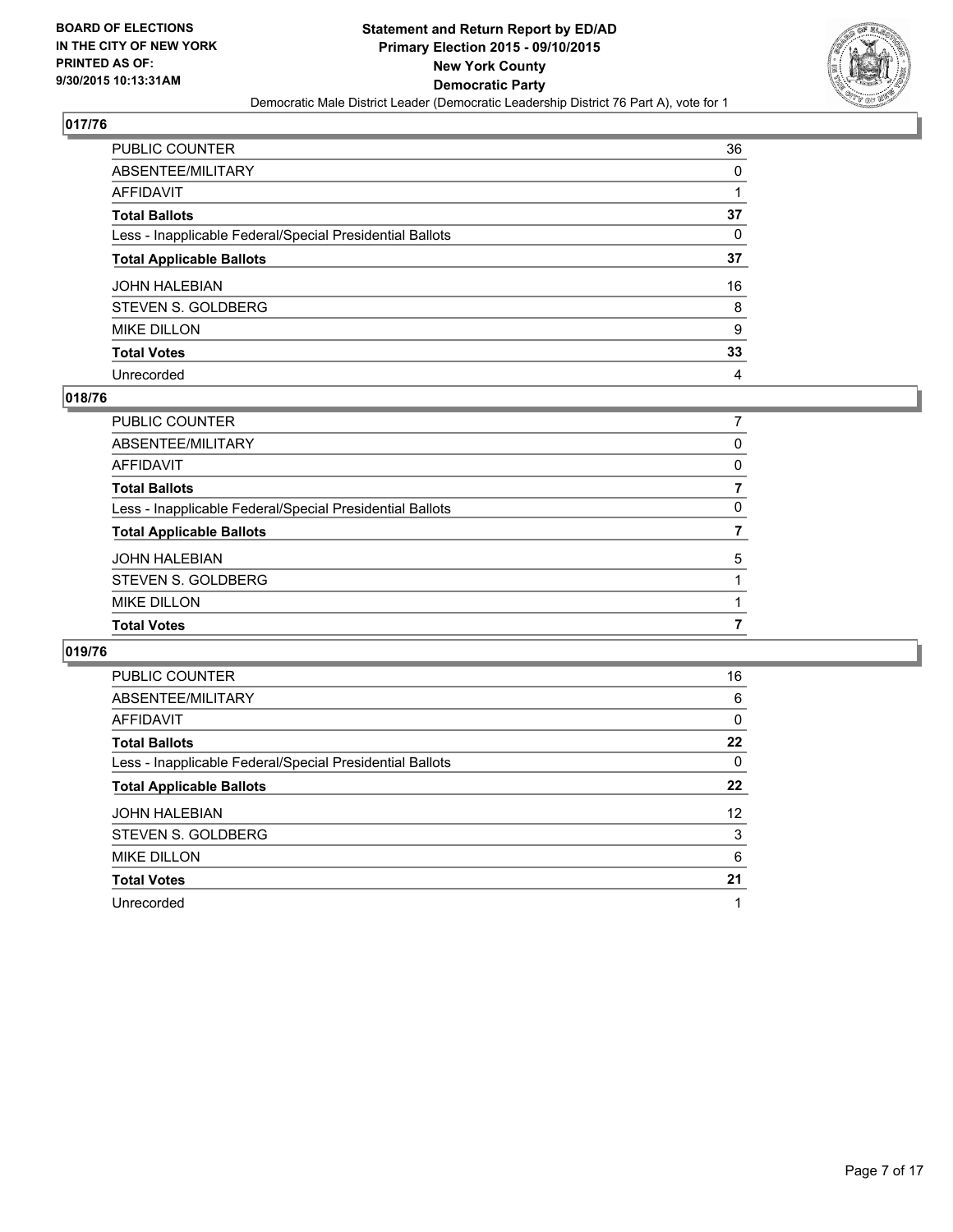

| PUBLIC COUNTER                                           | 17 |
|----------------------------------------------------------|----|
| ABSENTEE/MILITARY                                        | 9  |
| AFFIDAVIT                                                | 0  |
| Total Ballots                                            | 26 |
| Less - Inapplicable Federal/Special Presidential Ballots | 0  |
| <b>Total Applicable Ballots</b>                          | 26 |
| JOHN HALEBIAN                                            | 13 |
| STEVEN S. GOLDBERG                                       | 5  |
| <b>MIKE DILLON</b>                                       | 7  |
| <b>Total Votes</b>                                       | 25 |
| Unrecorded                                               |    |

#### **021/76**

| PUBLIC COUNTER                                           | 25       |
|----------------------------------------------------------|----------|
| ABSENTEE/MILITARY                                        | 3        |
| <b>AFFIDAVIT</b>                                         | 0        |
| <b>Total Ballots</b>                                     | 28       |
| Less - Inapplicable Federal/Special Presidential Ballots | $\Omega$ |
| <b>Total Applicable Ballots</b>                          | 28       |
| <b>JOHN HALEBIAN</b>                                     | 9        |
| STEVEN S. GOLDBERG                                       | 7        |
| <b>MIKE DILLON</b>                                       | 9        |
| <b>Total Votes</b>                                       | 25       |
| Unrecorded                                               | 3        |
|                                                          |          |

| <b>PUBLIC COUNTER</b>                                    | 11 |
|----------------------------------------------------------|----|
| ABSENTEE/MILITARY                                        |    |
| AFFIDAVIT                                                | 0  |
| <b>Total Ballots</b>                                     | 12 |
| Less - Inapplicable Federal/Special Presidential Ballots | 0  |
| <b>Total Applicable Ballots</b>                          | 12 |
| <b>JOHN HALEBIAN</b>                                     |    |
| STEVEN S. GOLDBERG                                       |    |
| <b>MIKE DILLON</b>                                       | 3  |
| <b>Total Votes</b>                                       | 11 |
| Unrecorded                                               |    |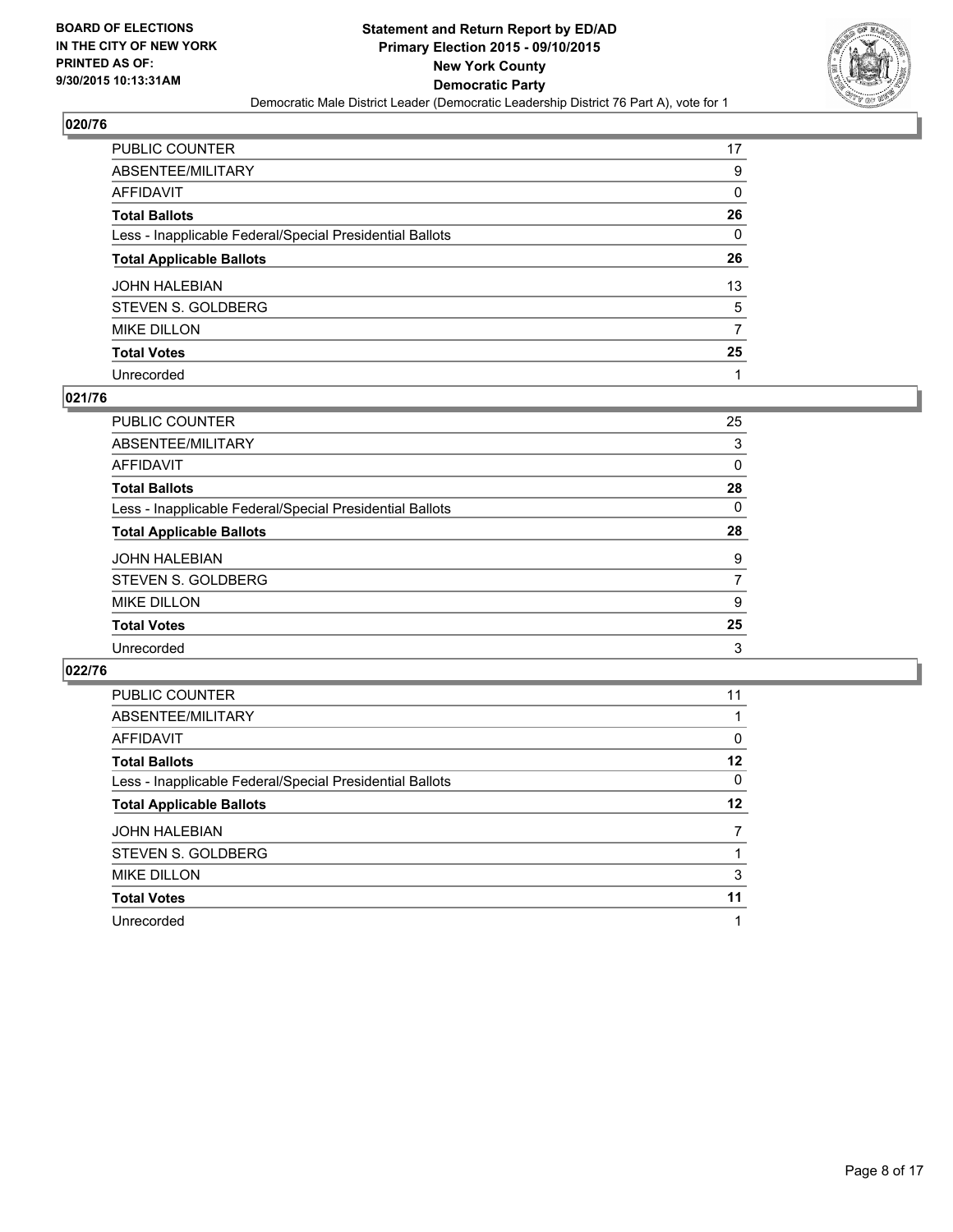

| PUBLIC COUNTER                                           | 4            |
|----------------------------------------------------------|--------------|
| ABSENTEE/MILITARY                                        | $\Omega$     |
| AFFIDAVIT                                                | $\mathbf{0}$ |
| Total Ballots                                            | 4            |
| Less - Inapplicable Federal/Special Presidential Ballots | 0            |
| <b>Total Applicable Ballots</b>                          | 4            |
| JOHN HALEBIAN                                            | 3            |
| STEVEN S. GOLDBERG                                       |              |
| <b>MIKE DILLON</b>                                       | $\Omega$     |
| Total Votes                                              | 4            |
|                                                          |              |

#### **024/76**

| PUBLIC COUNTER                                           | 6              |
|----------------------------------------------------------|----------------|
| ABSENTEE/MILITARY                                        | $\overline{2}$ |
| AFFIDAVIT                                                | 0              |
| Total Ballots                                            | 8              |
| Less - Inapplicable Federal/Special Presidential Ballots | 0              |
| <b>Total Applicable Ballots</b>                          | 8              |
| JOHN HALEBIAN                                            | 6              |
| STEVEN S. GOLDBERG                                       |                |
| <b>MIKE DILLON</b>                                       | 0              |
| <b>Total Votes</b>                                       | 7              |
| Unrecorded                                               |                |
|                                                          |                |

| PUBLIC COUNTER                                           | 22 |
|----------------------------------------------------------|----|
| ABSENTEE/MILITARY                                        | 3  |
| <b>AFFIDAVIT</b>                                         | 0  |
| <b>Total Ballots</b>                                     | 25 |
| Less - Inapplicable Federal/Special Presidential Ballots | 0  |
| <b>Total Applicable Ballots</b>                          | 25 |
| <b>JOHN HALEBIAN</b>                                     | 11 |
| STEVEN S. GOLDBERG                                       | 7  |
| <b>MIKE DILLON</b>                                       | 6  |
| <b>Total Votes</b>                                       | 24 |
| Unrecorded                                               |    |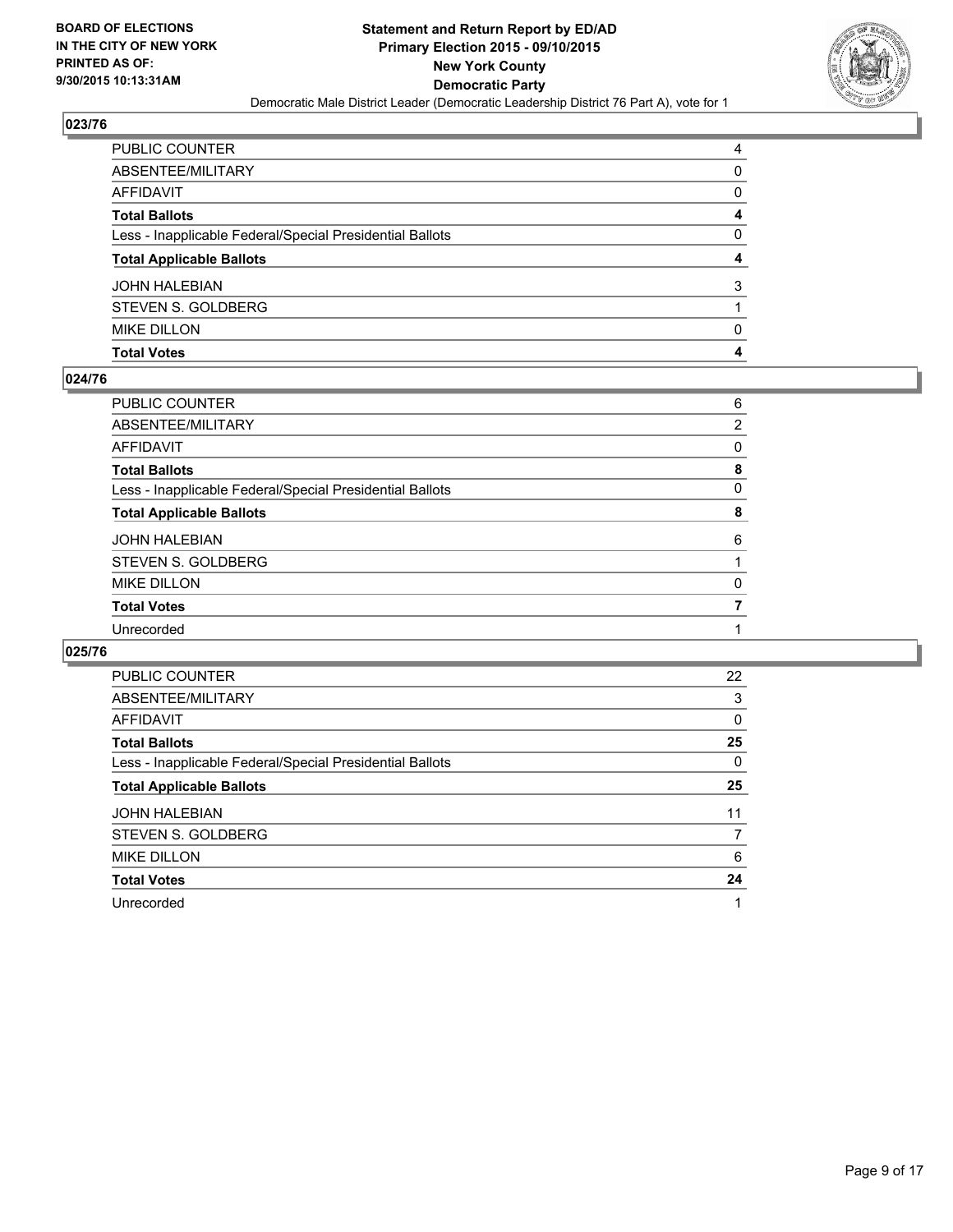

| PUBLIC COUNTER                                           | 19 |
|----------------------------------------------------------|----|
| ABSENTEE/MILITARY                                        | 2  |
| AFFIDAVIT                                                | 0  |
| Total Ballots                                            | 21 |
| Less - Inapplicable Federal/Special Presidential Ballots | 0  |
| <b>Total Applicable Ballots</b>                          | 21 |
| JOHN HALEBIAN                                            | 9  |
| STEVEN S. GOLDBERG                                       | 6  |
| MIKE DILLON                                              | 5  |
| <b>Total Votes</b>                                       | 20 |
| Unrecorded                                               |    |

#### **027/76**

| <b>PUBLIC COUNTER</b>                                    | 15 |
|----------------------------------------------------------|----|
| ABSENTEE/MILITARY                                        | 2  |
| <b>AFFIDAVIT</b>                                         | 0  |
| <b>Total Ballots</b>                                     | 17 |
| Less - Inapplicable Federal/Special Presidential Ballots | 0  |
| <b>Total Applicable Ballots</b>                          | 17 |
| <b>JOHN HALEBIAN</b>                                     | 7  |
| STEVEN S. GOLDBERG                                       | 5  |
| <b>MIKE DILLON</b>                                       | 3  |
| <b>Total Votes</b>                                       | 15 |
| Unrecorded                                               | 2  |
|                                                          |    |

| <b>PUBLIC COUNTER</b>                                    | 17 |
|----------------------------------------------------------|----|
| ABSENTEE/MILITARY                                        | 0  |
| AFFIDAVIT                                                | 0  |
| <b>Total Ballots</b>                                     | 17 |
| Less - Inapplicable Federal/Special Presidential Ballots | 0  |
| <b>Total Applicable Ballots</b>                          | 17 |
| <b>JOHN HALEBIAN</b>                                     | 5  |
| STEVEN S. GOLDBERG                                       | 5  |
| <b>MIKE DILLON</b>                                       | 6  |
| <b>Total Votes</b>                                       | 16 |
| Unrecorded                                               |    |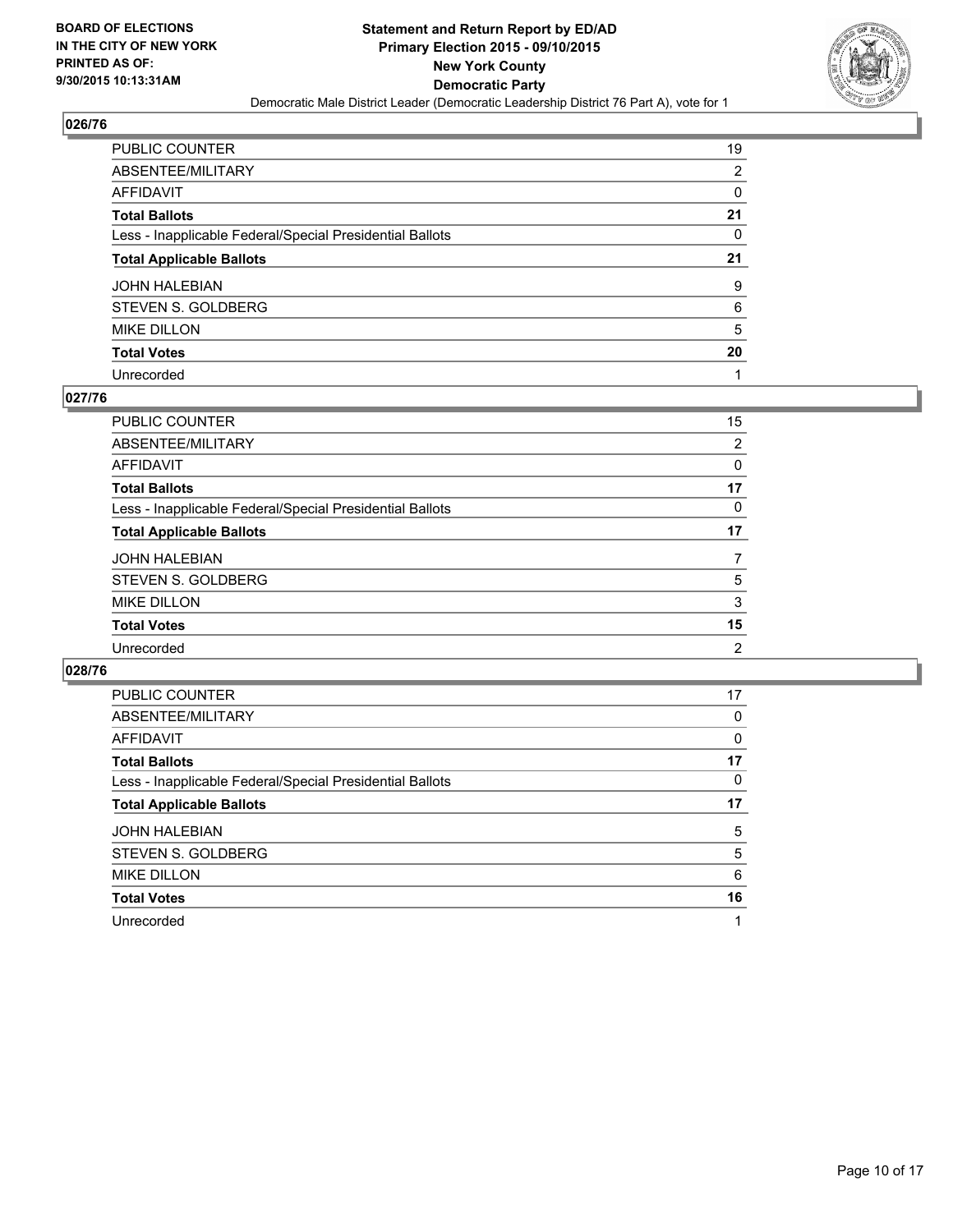

| PUBLIC COUNTER                                           | 9  |
|----------------------------------------------------------|----|
| ABSENTEE/MILITARY                                        |    |
| AFFIDAVIT                                                | 0  |
| Total Ballots                                            | 10 |
| Less - Inapplicable Federal/Special Presidential Ballots | 0  |
| <b>Total Applicable Ballots</b>                          | 10 |
| JOHN HALEBIAN                                            |    |
| STEVEN S. GOLDBERG                                       | 2  |
| <b>MIKE DILLON</b>                                       |    |
|                                                          |    |
| Total Votes                                              | 10 |

#### **030/76**

| PUBLIC COUNTER                                           | 9              |
|----------------------------------------------------------|----------------|
| ABSENTEE/MILITARY                                        | 0              |
| AFFIDAVIT                                                | 0              |
| Total Ballots                                            | 9              |
| Less - Inapplicable Federal/Special Presidential Ballots | 0              |
| <b>Total Applicable Ballots</b>                          | 9              |
| JOHN HALEBIAN                                            | 5              |
| STEVEN S. GOLDBERG                                       |                |
| MIKE DILLON                                              | $\overline{2}$ |
| <b>Total Votes</b>                                       | 8              |
| Unrecorded                                               |                |
|                                                          |                |

| <b>PUBLIC COUNTER</b>                                    | 11 |
|----------------------------------------------------------|----|
| ABSENTEE/MILITARY                                        |    |
| <b>AFFIDAVIT</b>                                         | 0  |
| <b>Total Ballots</b>                                     | 12 |
| Less - Inapplicable Federal/Special Presidential Ballots | 0  |
| <b>Total Applicable Ballots</b>                          | 12 |
| <b>JOHN HALEBIAN</b>                                     | 7  |
|                                                          |    |
| STEVEN S. GOLDBERG                                       | 0  |
| <b>MIKE DILLON</b>                                       | 3  |
| <b>GUS CHRISTENSEN (WRITE-IN)</b>                        |    |
| <b>Total Votes</b>                                       | 11 |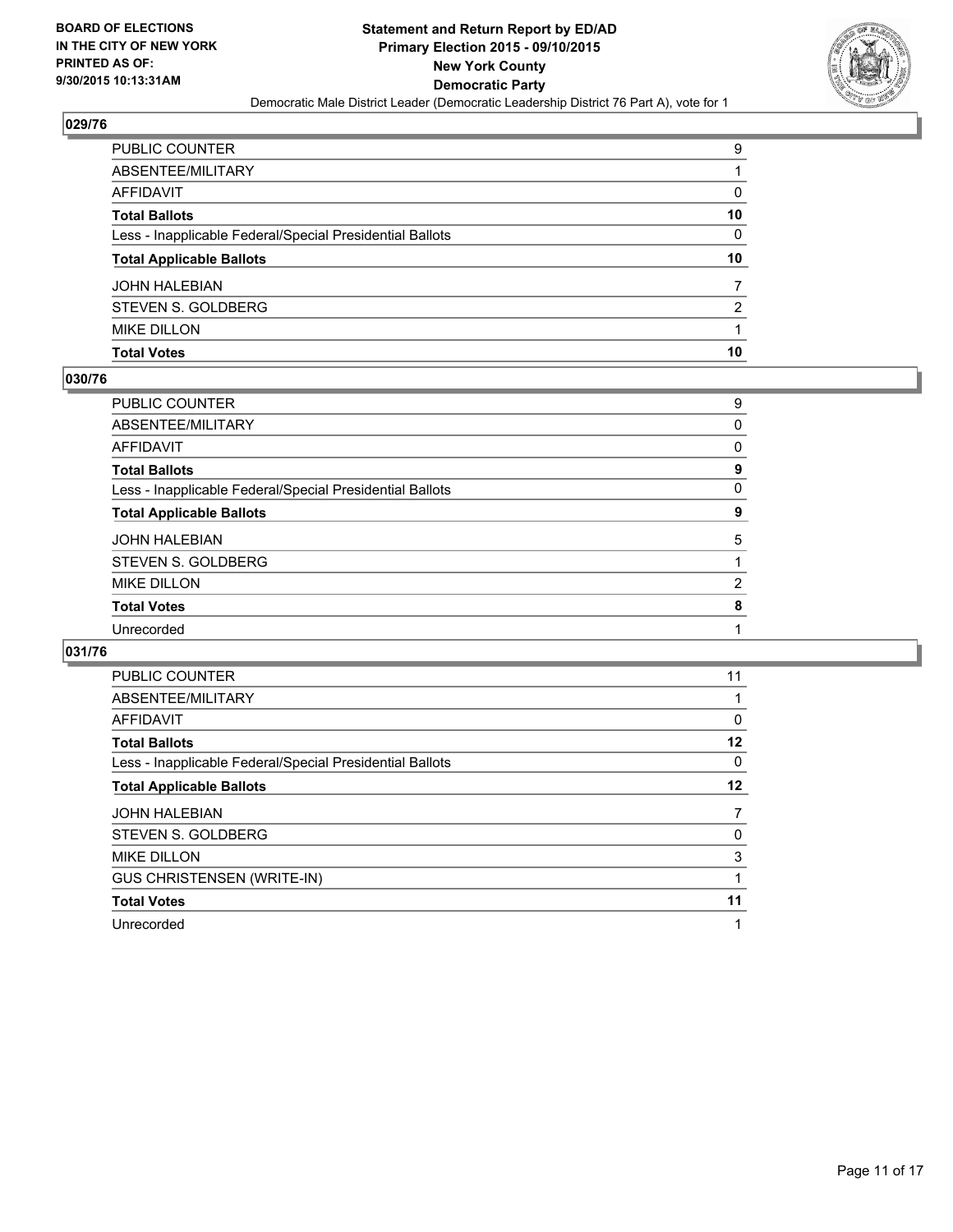

| PUBLIC COUNTER                                           | 24 |
|----------------------------------------------------------|----|
| ABSENTEE/MILITARY                                        | 0  |
| AFFIDAVIT                                                | 0  |
| Total Ballots                                            | 24 |
| Less - Inapplicable Federal/Special Presidential Ballots | 0  |
| <b>Total Applicable Ballots</b>                          | 24 |
| JOHN HALEBIAN                                            | 18 |
| STEVEN S. GOLDBERG                                       | 3  |
| <b>MIKE DILLON</b>                                       | 2  |
| <b>Total Votes</b>                                       | 23 |
| Unrecorded                                               |    |

#### **033/76**

| <b>PUBLIC COUNTER</b>                                    | 19       |
|----------------------------------------------------------|----------|
| ABSENTEE/MILITARY                                        | $\Omega$ |
| <b>AFFIDAVIT</b>                                         | $\Omega$ |
| <b>Total Ballots</b>                                     | 19       |
| Less - Inapplicable Federal/Special Presidential Ballots | $\Omega$ |
| <b>Total Applicable Ballots</b>                          | 19       |
| <b>JOHN HALEBIAN</b>                                     | 13       |
| STEVEN S. GOLDBERG                                       | 2        |
| <b>MIKE DILLON</b>                                       | 4        |
| <b>Total Votes</b>                                       | 19       |
|                                                          |          |

| <b>PUBLIC COUNTER</b>                                    | 25 |
|----------------------------------------------------------|----|
| ABSENTEE/MILITARY                                        | 0  |
| AFFIDAVIT                                                | 0  |
| <b>Total Ballots</b>                                     | 25 |
| Less - Inapplicable Federal/Special Presidential Ballots | 0  |
| <b>Total Applicable Ballots</b>                          | 25 |
| <b>JOHN HALEBIAN</b>                                     | 15 |
| STEVEN S. GOLDBERG                                       |    |
| <b>MIKE DILLON</b>                                       | 6  |
| <b>Total Votes</b>                                       | 22 |
| Unrecorded                                               | 3  |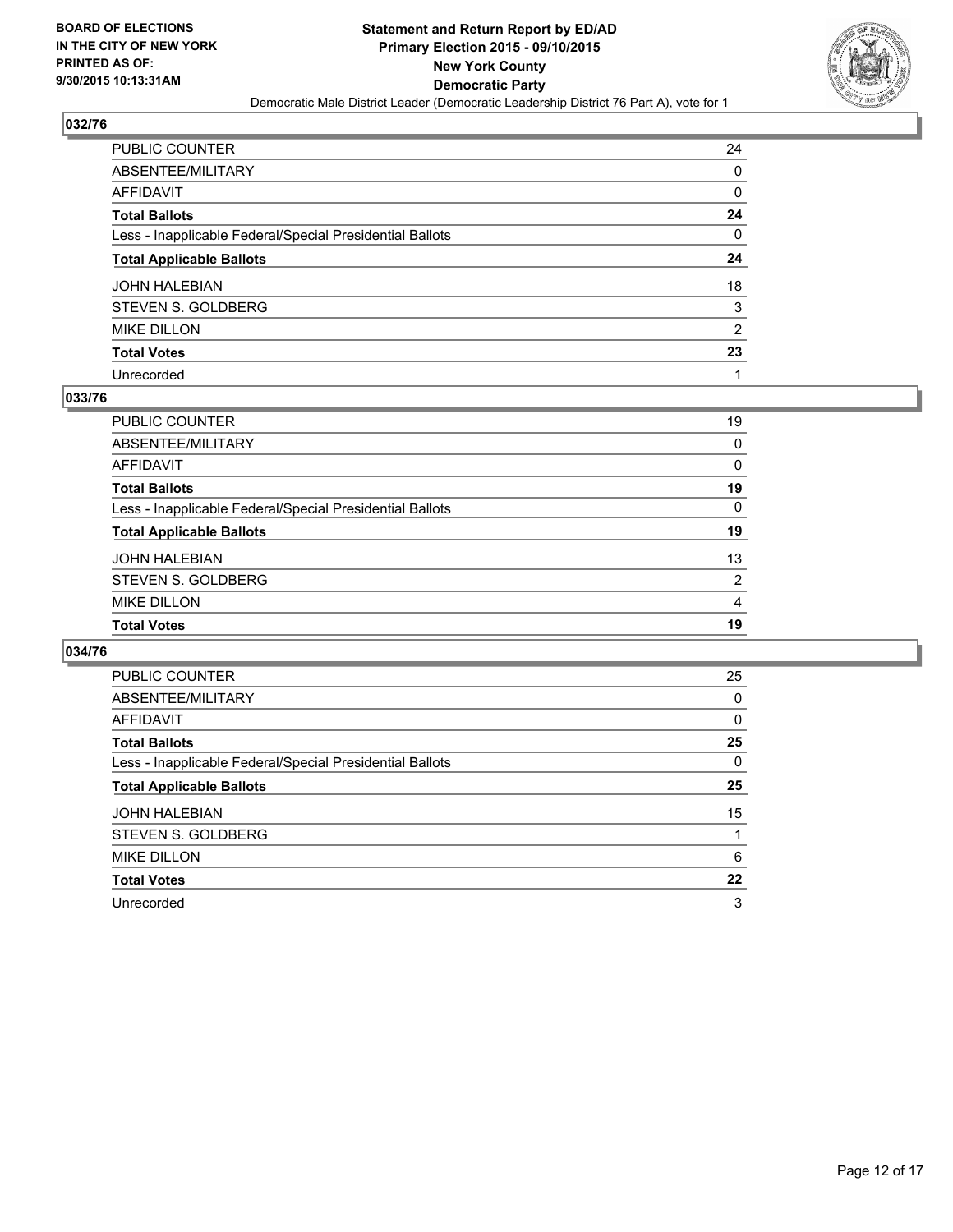

| PUBLIC COUNTER                                           | 42 |
|----------------------------------------------------------|----|
| ABSENTEE/MILITARY                                        | 2  |
| AFFIDAVIT                                                | 0  |
| Total Ballots                                            | 44 |
| Less - Inapplicable Federal/Special Presidential Ballots | 0  |
| <b>Total Applicable Ballots</b>                          | 44 |
| JOHN HALEBIAN                                            | 18 |
| STEVEN S. GOLDBERG                                       | 11 |
| <b>MIKE DILLON</b>                                       | 14 |
| <b>Total Votes</b>                                       | 43 |
| Unrecorded                                               |    |

#### **037/76**

| PUBLIC COUNTER                                           | 13 |
|----------------------------------------------------------|----|
| ABSENTEE/MILITARY                                        | 0  |
| <b>AFFIDAVIT</b>                                         | 0  |
| <b>Total Ballots</b>                                     | 13 |
| Less - Inapplicable Federal/Special Presidential Ballots | 0  |
| <b>Total Applicable Ballots</b>                          | 13 |
| <b>JOHN HALEBIAN</b>                                     | 9  |
| STEVEN S. GOLDBERG                                       |    |
| <b>MIKE DILLON</b>                                       | 2  |
| <b>Total Votes</b>                                       | 12 |
| Unrecorded                                               |    |
|                                                          |    |

| PUBLIC COUNTER                                           | 14 |
|----------------------------------------------------------|----|
| ABSENTEE/MILITARY                                        | 3  |
| <b>AFFIDAVIT</b>                                         | 0  |
| <b>Total Ballots</b>                                     | 17 |
| Less - Inapplicable Federal/Special Presidential Ballots | 0  |
| <b>Total Applicable Ballots</b>                          | 17 |
| <b>JOHN HALEBIAN</b>                                     | 8  |
| STEVEN S. GOLDBERG                                       | 4  |
| <b>MIKE DILLON</b>                                       | 3  |
| <b>Total Votes</b>                                       | 15 |
| Unrecorded                                               | 2  |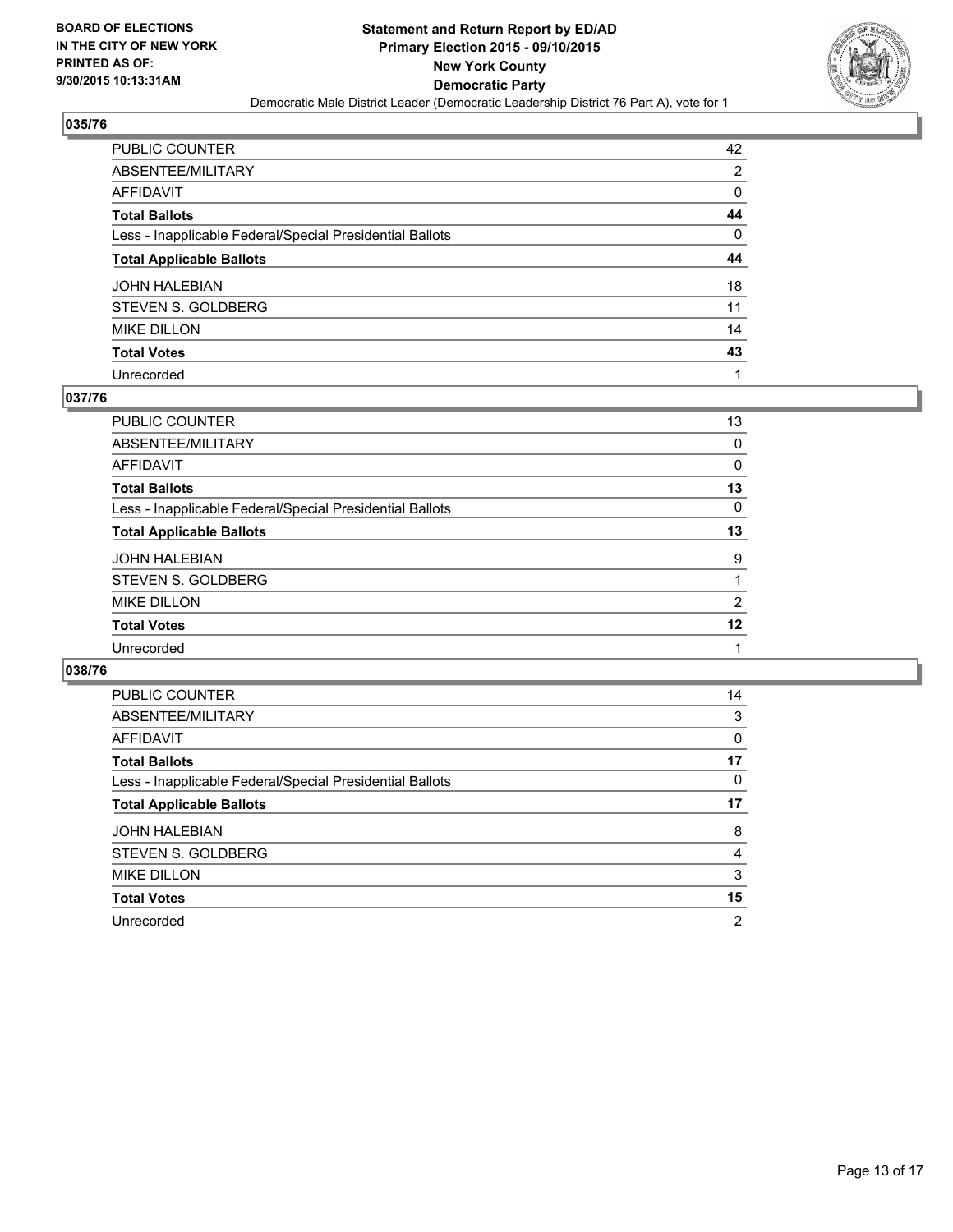

| PUBLIC COUNTER                                           | 8              |
|----------------------------------------------------------|----------------|
| ABSENTEE/MILITARY                                        |                |
| AFFIDAVIT                                                | 0              |
| Total Ballots                                            | 9              |
| Less - Inapplicable Federal/Special Presidential Ballots | 0              |
| <b>Total Applicable Ballots</b>                          | 9              |
| JOHN HALEBIAN                                            | 6              |
| STEVEN S. GOLDBERG                                       | $\mathbf{0}$   |
| MIKE DILLON                                              | $\overline{2}$ |
| <b>Total Votes</b>                                       | 8              |
| Unrecorded                                               |                |

#### **041/76**

| 19 |
|----|
|    |
| 0  |
| 20 |
| 0  |
| 20 |
| 6  |
| 3  |
| 10 |
| 19 |
|    |
|    |

| <b>PUBLIC COUNTER</b>                                    | 4 |
|----------------------------------------------------------|---|
| ABSENTEE/MILITARY                                        | 0 |
| AFFIDAVIT                                                | 0 |
| <b>Total Ballots</b>                                     | 4 |
| Less - Inapplicable Federal/Special Presidential Ballots | 0 |
| <b>Total Applicable Ballots</b>                          |   |
| <b>JOHN HALEBIAN</b>                                     |   |
| STEVEN S. GOLDBERG                                       |   |
| <b>MIKE DILLON</b>                                       | 2 |
| <b>Total Votes</b>                                       |   |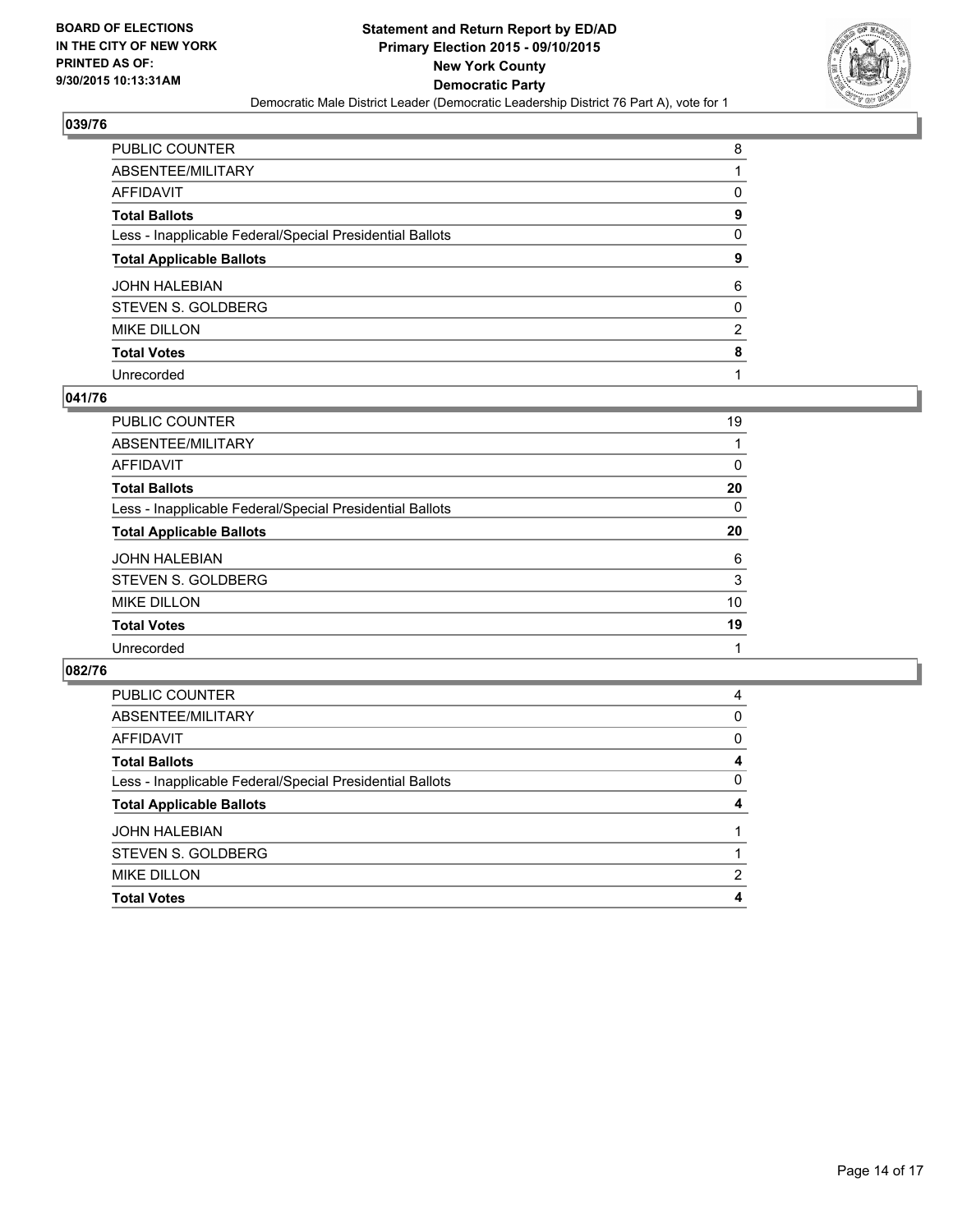

| PUBLIC COUNTER                                           | 72 |
|----------------------------------------------------------|----|
| ABSENTEE/MILITARY                                        |    |
| AFFIDAVIT                                                | 0  |
| Total Ballots                                            | 73 |
| Less - Inapplicable Federal/Special Presidential Ballots | 0  |
| <b>Total Applicable Ballots</b>                          | 73 |
| JOHN HALEBIAN                                            | 46 |
| STEVEN S. GOLDBERG                                       | 9  |
| <b>MIKE DILLON</b>                                       | 15 |
| <b>Total Votes</b>                                       | 70 |
| Unrecorded                                               | 3  |

#### **084/76**

| PUBLIC COUNTER                                           | 25             |
|----------------------------------------------------------|----------------|
| ABSENTEE/MILITARY                                        | $\Omega$       |
| <b>AFFIDAVIT</b>                                         | 0              |
| <b>Total Ballots</b>                                     | 25             |
| Less - Inapplicable Federal/Special Presidential Ballots | $\Omega$       |
| <b>Total Applicable Ballots</b>                          | 25             |
| <b>JOHN HALEBIAN</b>                                     | 8              |
| STEVEN S. GOLDBERG                                       | 4              |
| <b>MIKE DILLON</b>                                       | 11             |
| <b>Total Votes</b>                                       | 23             |
| Unrecorded                                               | $\overline{2}$ |
|                                                          |                |

| PUBLIC COUNTER                                           | 26             |
|----------------------------------------------------------|----------------|
| ABSENTEE/MILITARY                                        |                |
| <b>AFFIDAVIT</b>                                         | 0              |
| <b>Total Ballots</b>                                     | 27             |
| Less - Inapplicable Federal/Special Presidential Ballots | 0              |
| <b>Total Applicable Ballots</b>                          | 27             |
| <b>JOHN HALEBIAN</b>                                     | 8              |
| STEVEN S. GOLDBERG                                       | 5              |
| <b>MIKE DILLON</b>                                       | 12             |
| <b>Total Votes</b>                                       | 25             |
| Unrecorded                                               | $\overline{2}$ |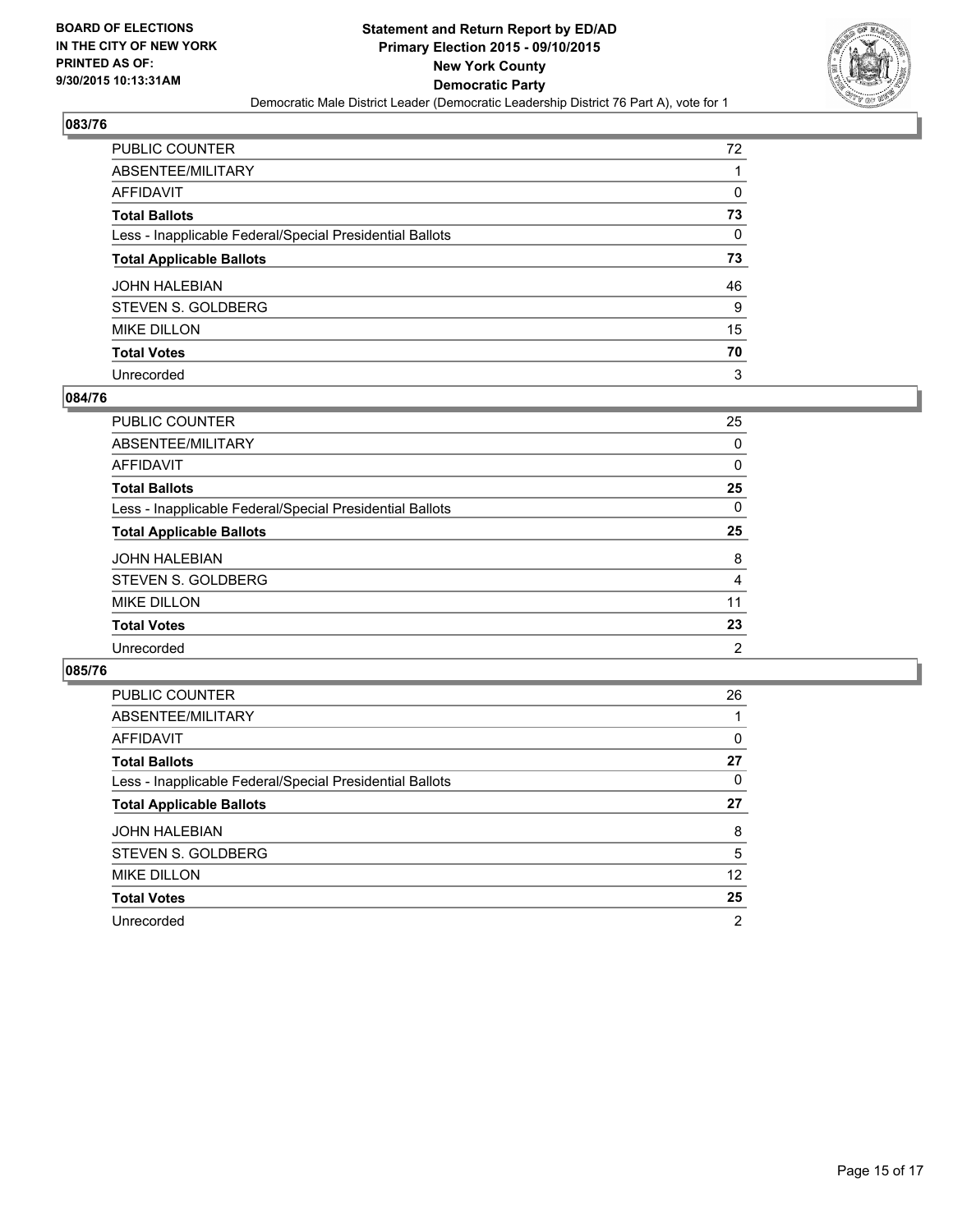

| PUBLIC COUNTER                                           | 17 |
|----------------------------------------------------------|----|
| ABSENTEE/MILITARY                                        |    |
| AFFIDAVIT                                                | 0  |
| <b>Total Ballots</b>                                     | 18 |
| Less - Inapplicable Federal/Special Presidential Ballots | 0  |
| <b>Total Applicable Ballots</b>                          | 18 |
| JOHN HALEBIAN                                            | 9  |
| STEVEN S. GOLDBERG                                       |    |
| <b>MIKE DILLON</b>                                       | 4  |
| <b>Total Votes</b>                                       | 14 |
| Unrecorded                                               | 4  |

| PUBLIC COUNTER                                           | 11       |
|----------------------------------------------------------|----------|
| ABSENTEE/MILITARY                                        | 0        |
| AFFIDAVIT                                                | 0        |
| <b>Total Ballots</b>                                     | 11       |
| Less - Inapplicable Federal/Special Presidential Ballots | $\Omega$ |
| <b>Total Applicable Ballots</b>                          | 11       |
| <b>JOHN HALEBIAN</b>                                     | 8        |
| STEVEN S. GOLDBERG                                       |          |
| <b>MIKE DILLON</b>                                       | 2        |
| <b>Total Votes</b>                                       | 11       |
|                                                          |          |